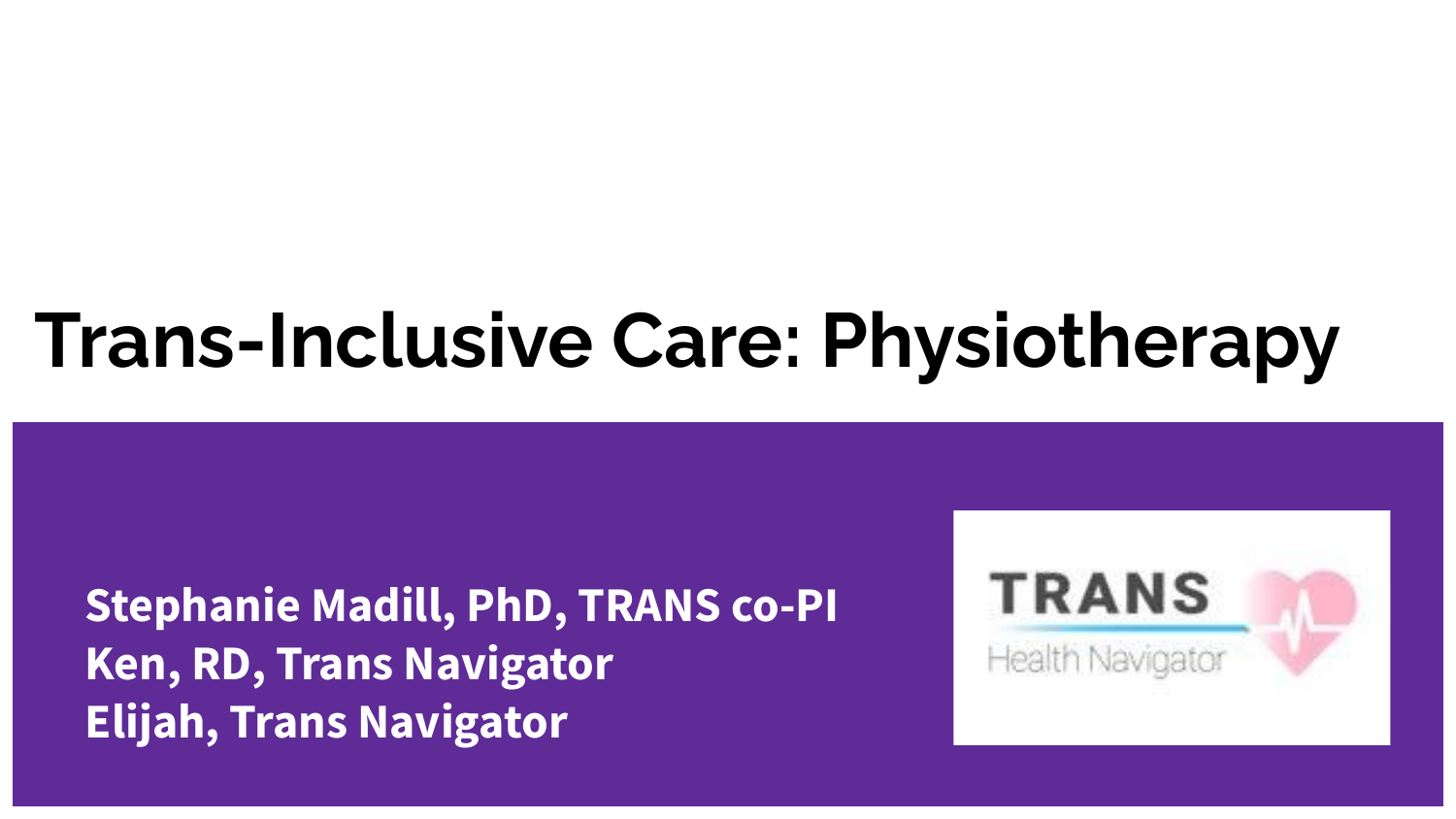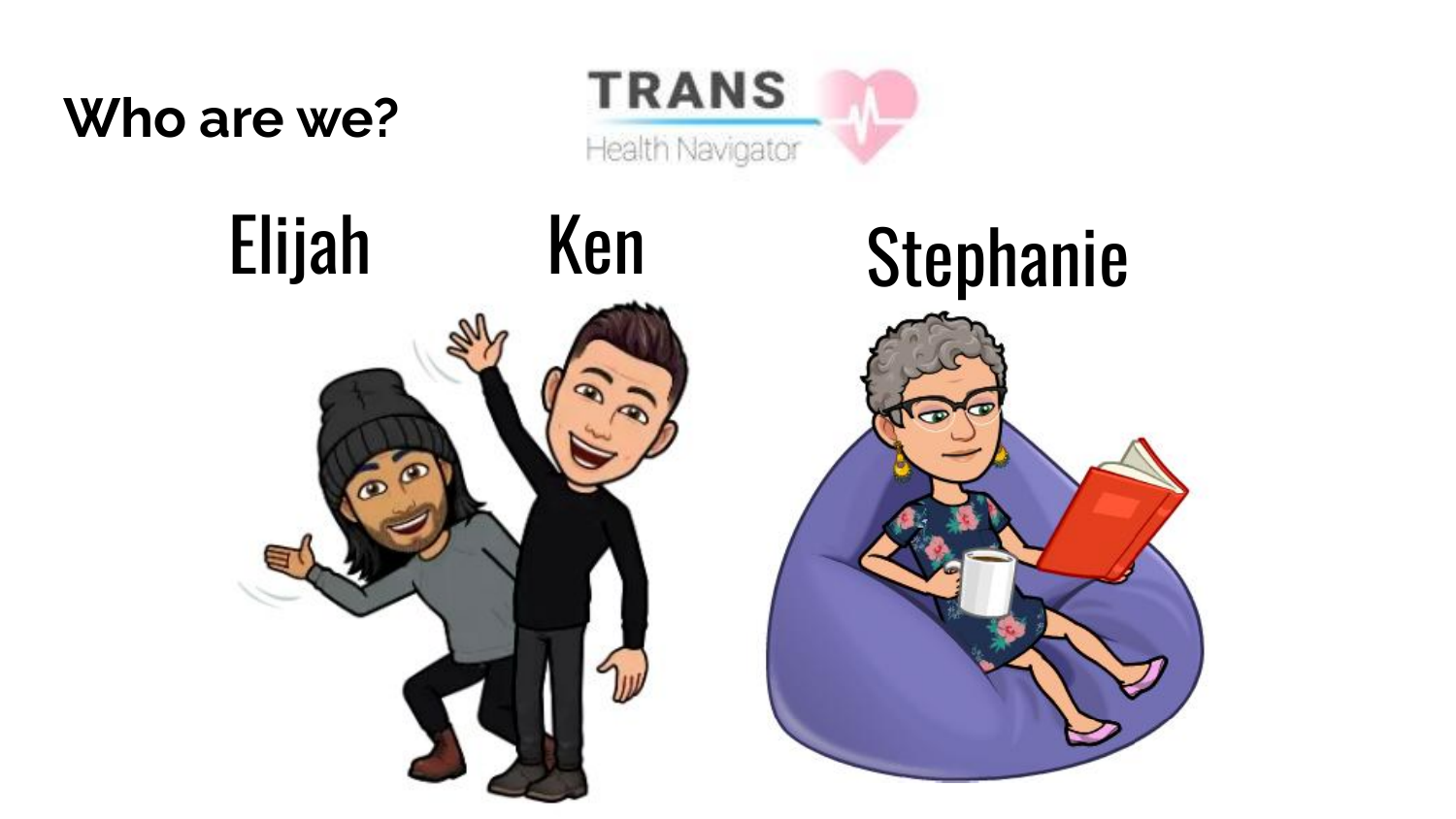## **TRANS Navigator Project & Services**



- 1-year Pilot project
- Research conducted to improve healthcare for trans people
- Navigators' roles:
	- Help trans & gender diverse people access healthcare needs, supports, & resources
	- Provide peer support and guidance with coming out, transition, & legal changes
	- Educate and guide healthcare professionals to provide trans healthcare
	- Answer questions & offer information information to supports and providers

**Elijah** Saskatoon & North SK (306) 491-8847 [navigator.saskatoon@usask.ca](mailto:navigator.saskatoon@usask.ca)

**Ken** Regina & South SK (306) 536-8777 [navigator.regina@usask.ca](mailto:navigator.regina@usassk.ca)

<https://www.instagram.com/transhealth.sk/>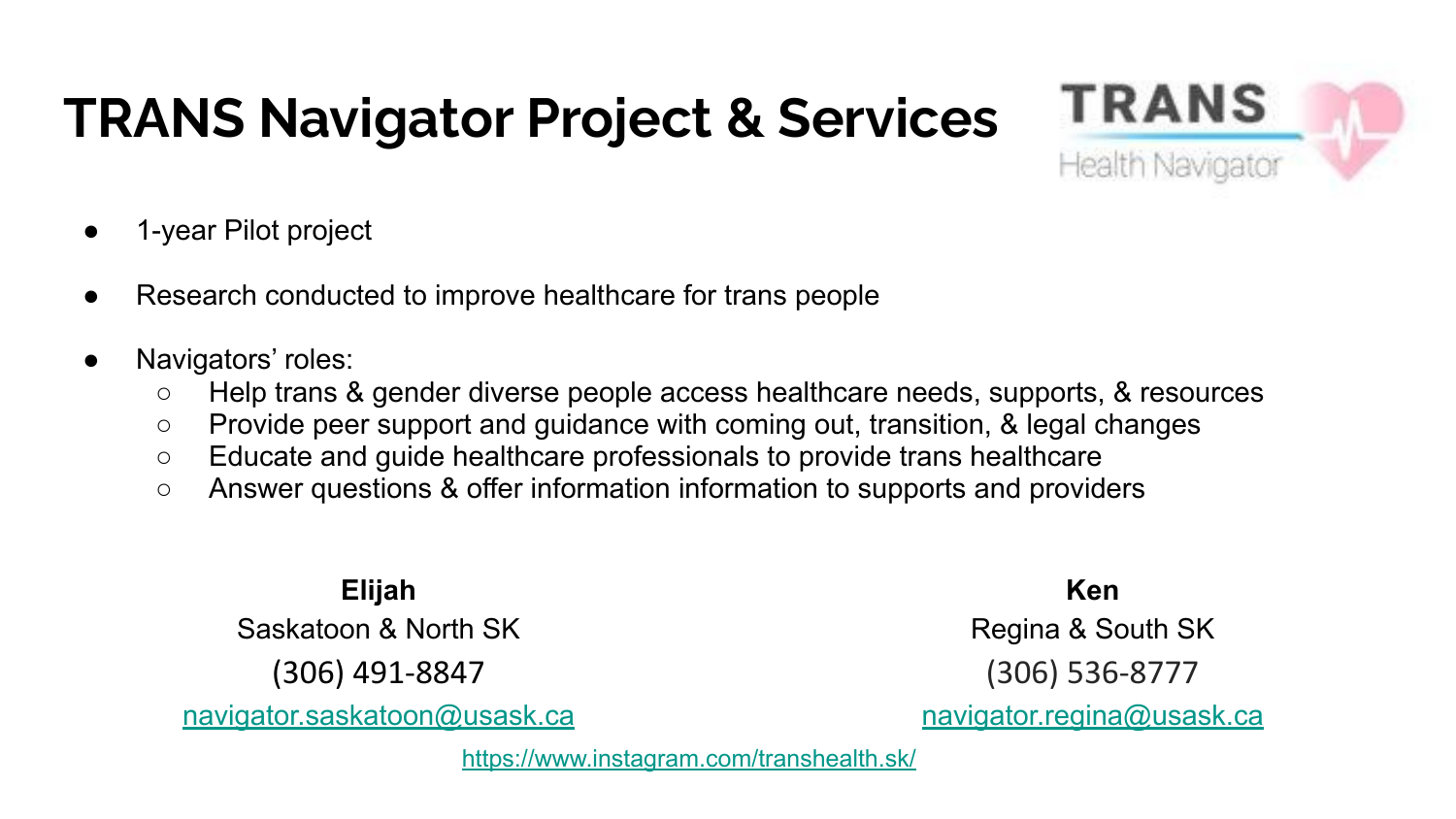### **What does being trans or gender diverse mean?**

**When someone's gender identity is different than their sex assigned at birth**

- Trans looks different for everyone
- Identity and labels can change over time
- Someone can realize they're trans at any age
- May or may not include medical transition steps or legal changes (still just as valid)
- Being trans is not sad/bad/tragic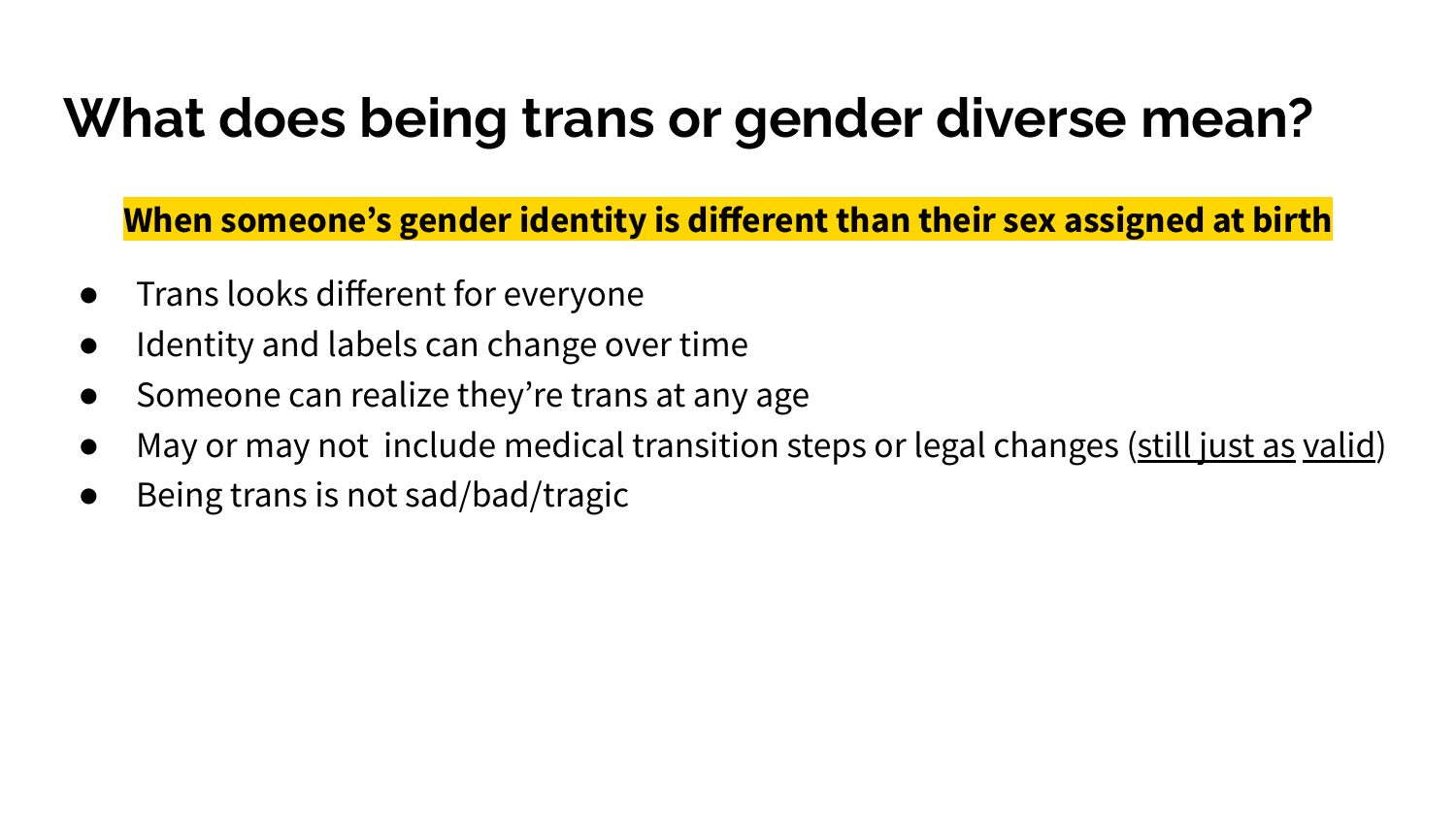## **Gender Dysphoria**

#### **Discomfort or distress caused by the incongruence between someone's sex at birth and gender identity**

- Using someone's birth name/deadname, incorrect pronouns, or language that doesn't affirm them can cause significant dysphoria.
- Using gendered language for body parts and commenting on body composition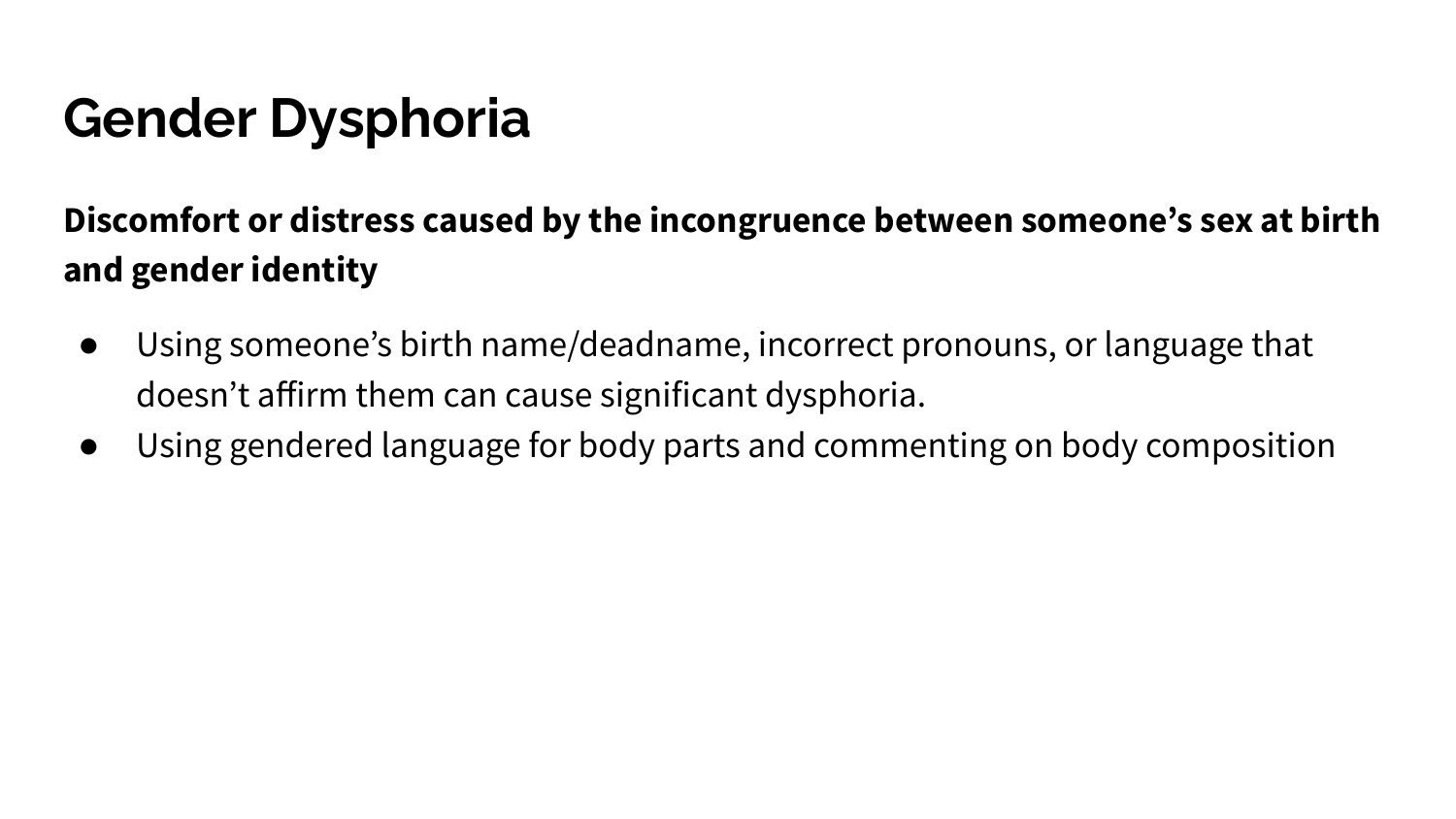### **Gender Euphoria**

**Satisfaction and joy caused by the congruence between one's gender identity and their features, expression, or experiences**

- External, internal, or social
- Term created by and for trans and gender diverse people... unlike "gender dysphoria"

#### **Practice point: Strive to enable gender euphoria rather than just treating dysphoria**

- 1. Focus on ways to affirm transgender clients
- 2. Help them find what feels good, rather than finding what feels bad
- 3. Be a "cheerleader", not a "coach" in their transition

Suggested article: https://www.cbc.ca/news/canada/saskatoon/transgender-euphoria-pov-1.5781023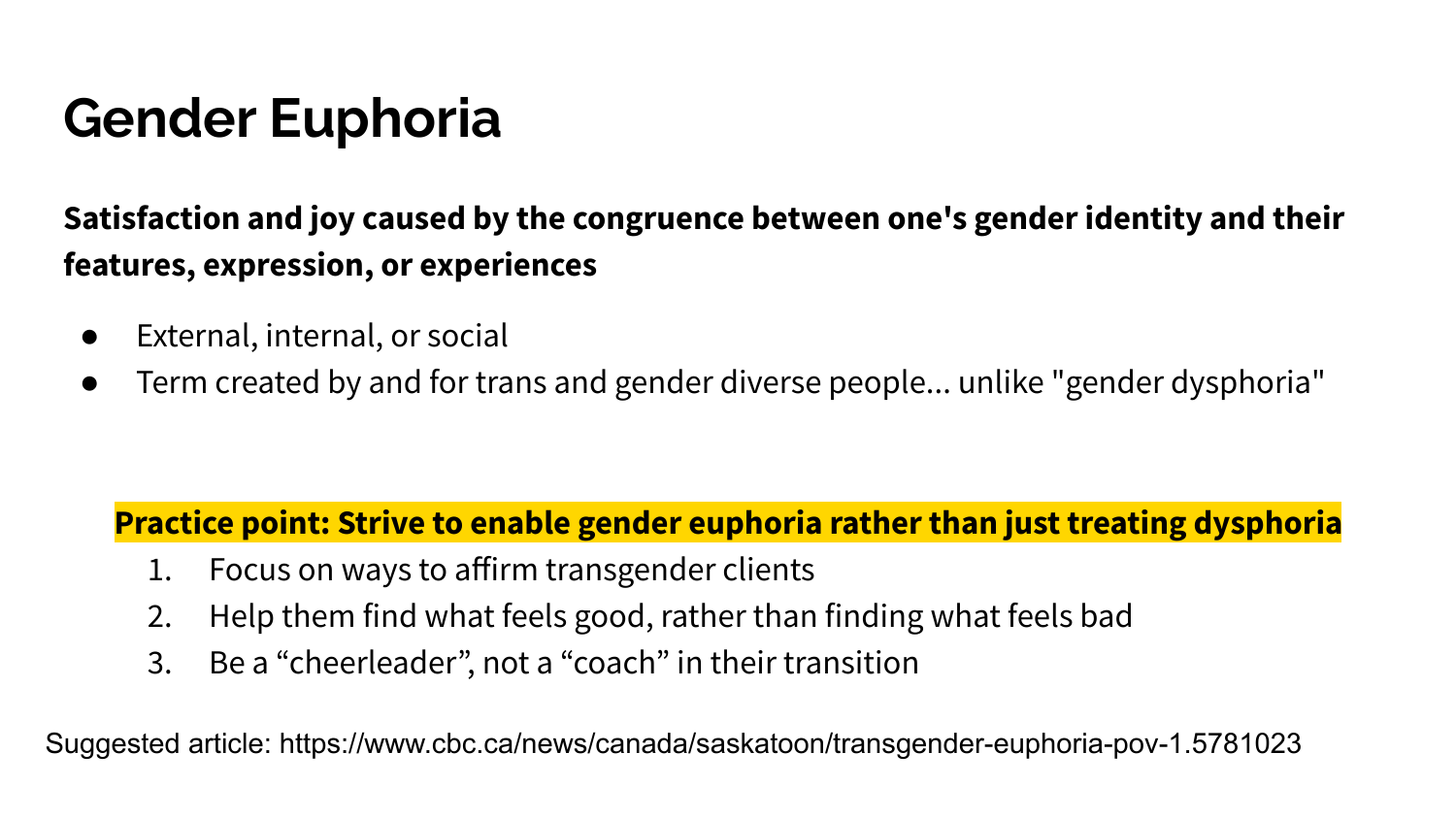### **Language**

- Avoid gendered terms until you understand what language affirms the patient
- Follow patient's lead

| <b>Gendered terms</b> | <b>Non-gendered terms</b>            |
|-----------------------|--------------------------------------|
| <b>Breasts</b>        | Chest                                |
| Penis/Vagina          | <b>Genitals</b>                      |
| Uterus/ovaries        | Internal reproductive organs, gonads |
|                       | Pelvic area                          |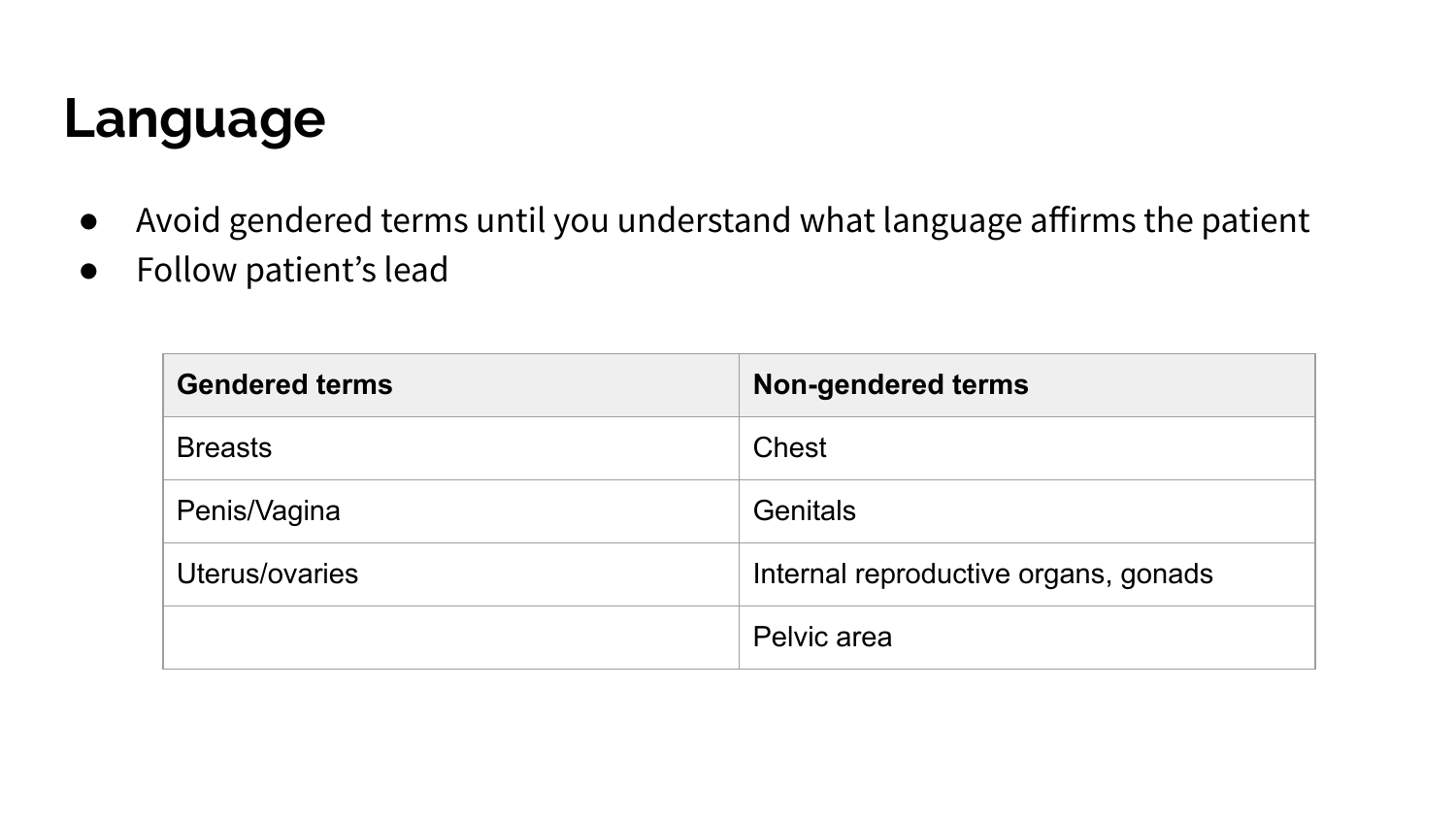### **Pronouns**

#### **Words used instead of a noun or person's name**

- **●** eg. he/him, she/her, they/them, xe/xir
- Ask everyone, not just when you think someone is trans/gender diverse
	- Everyone has pronouns!
- Introduce yourself with your name and pronouns at the start of client interactions

**"Hi I'm \_\_, I use the pronouns \_\_\_. What name and pronouns do you use?"**

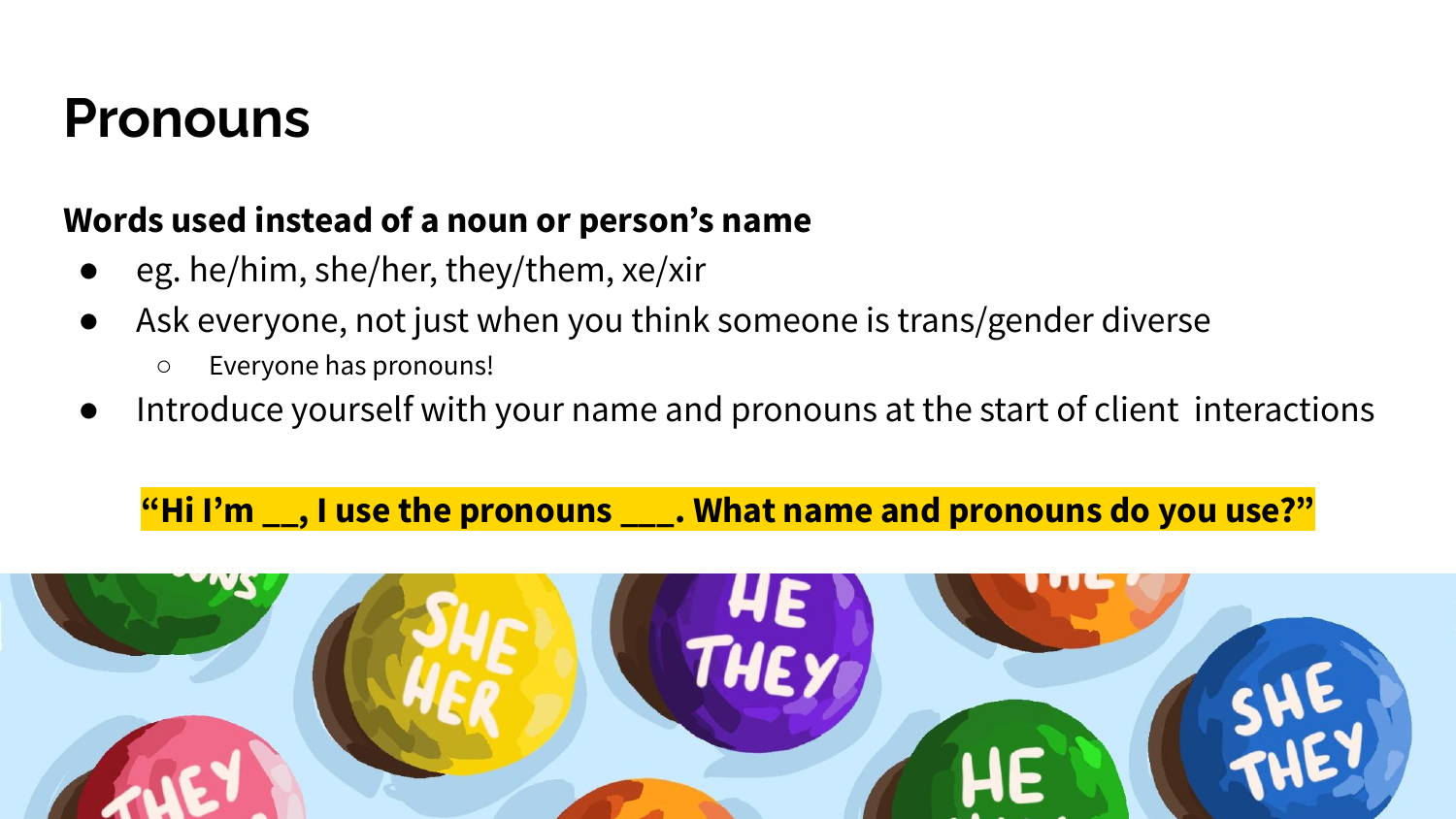## **Terminology**

| <b>Avoid:</b>                  | Use instead:                    |
|--------------------------------|---------------------------------|
| Homosexual                     | Gay, lesbian, queer*            |
| Transsexual                    | Trans, transgender              |
| Sex change                     | Bottom surgery                  |
| Gender reassignment surgery    | <b>Gender-affirming Surgery</b> |
| Mastectomy                     | Top surgery                     |
| FTM, MTF                       | AFAB, AMAB                      |
| <b>Preferred</b> pronouns/name | Pronouns/name                   |

*\*Queer may not be an appropriate term with older individuals* **Always use the language a transgender person asks you to use**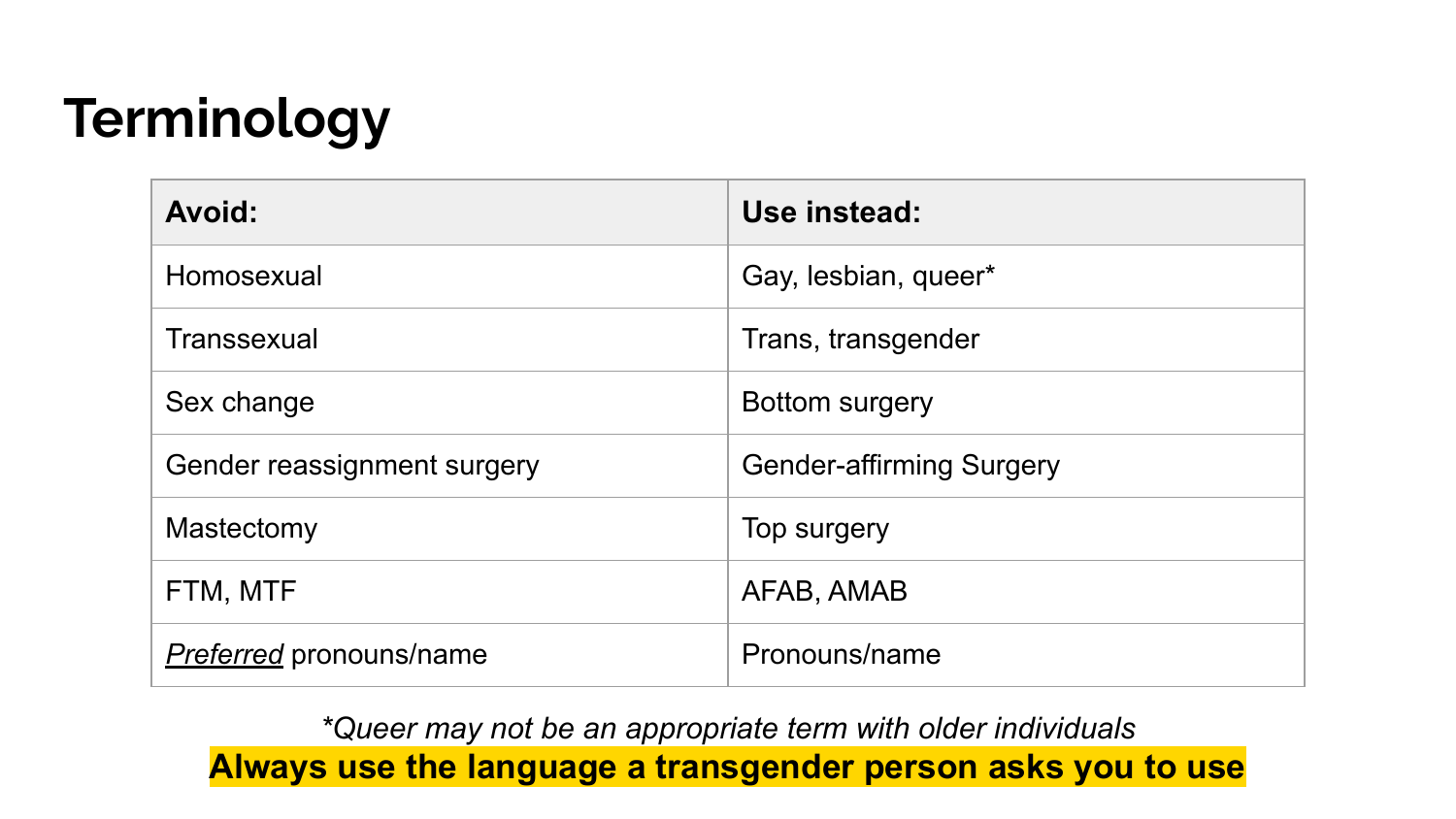### **Case 1**

Simon is a 26 yo man who is transgender. He hasn't had top surgery and wears a chest binder daily (to flatten his chest) while at work and home. He complains of mid-back pain.

#### **What specific questions would you ask Simon?**

**What would you do?**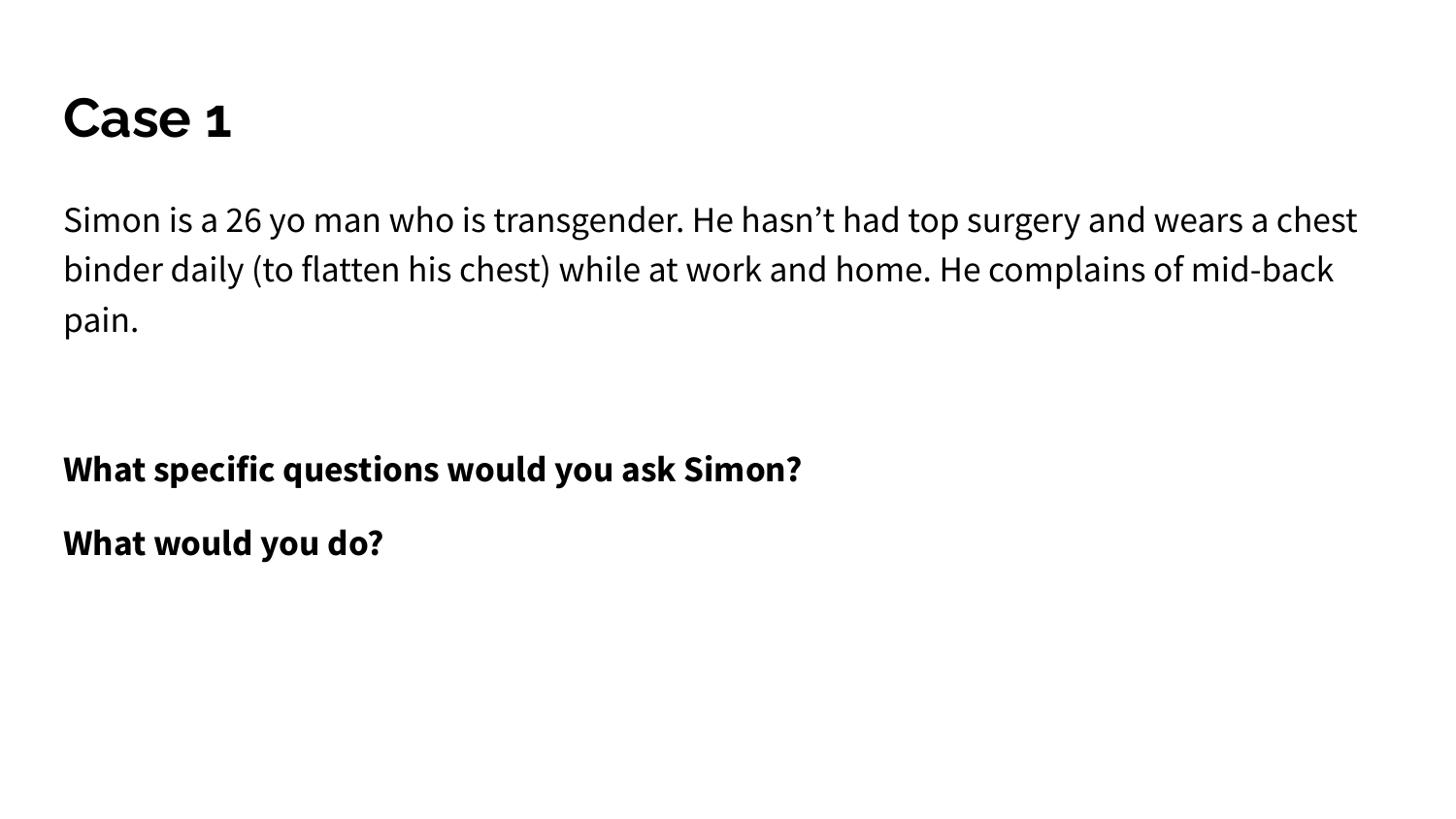## **Chest Binding**



#### **What do you think the physical risks of binding are?**

#### **Avoid making recommendations against binding due to positive effects on mental health and quality of life**

- $\downarrow$  feelings of dysphoria, anxiety, & suicide
- ↑ confidence in public & self-esteem

#### **Safe binding:**

- Never sleep in a binder
- <8 hours at a time & "off days"
- Proper sizing ([https://www.gc2b.co/pages/sizing\)](https://www.gc2b.co/pages/sizing)
- Only use approved products

#### **Client resource: [I <3 My Chest](https://qmunity.ca/resources/i-heart-my-chest/)**

**Research:** Peitzmeier, S. Gardner, I., Weinand, J., Corbet, A., & Acevedo, K. (2017). Health impact of chest binding among transgender adults: a community-engaged, cross-sectional study. Culture, Health & Sexuality, 19:1, 64-75, DOI: [10.1080/13691058.2016.1191675](https://doi-org.cyber.usask.ca/10.1080/13691058.2016.1191675)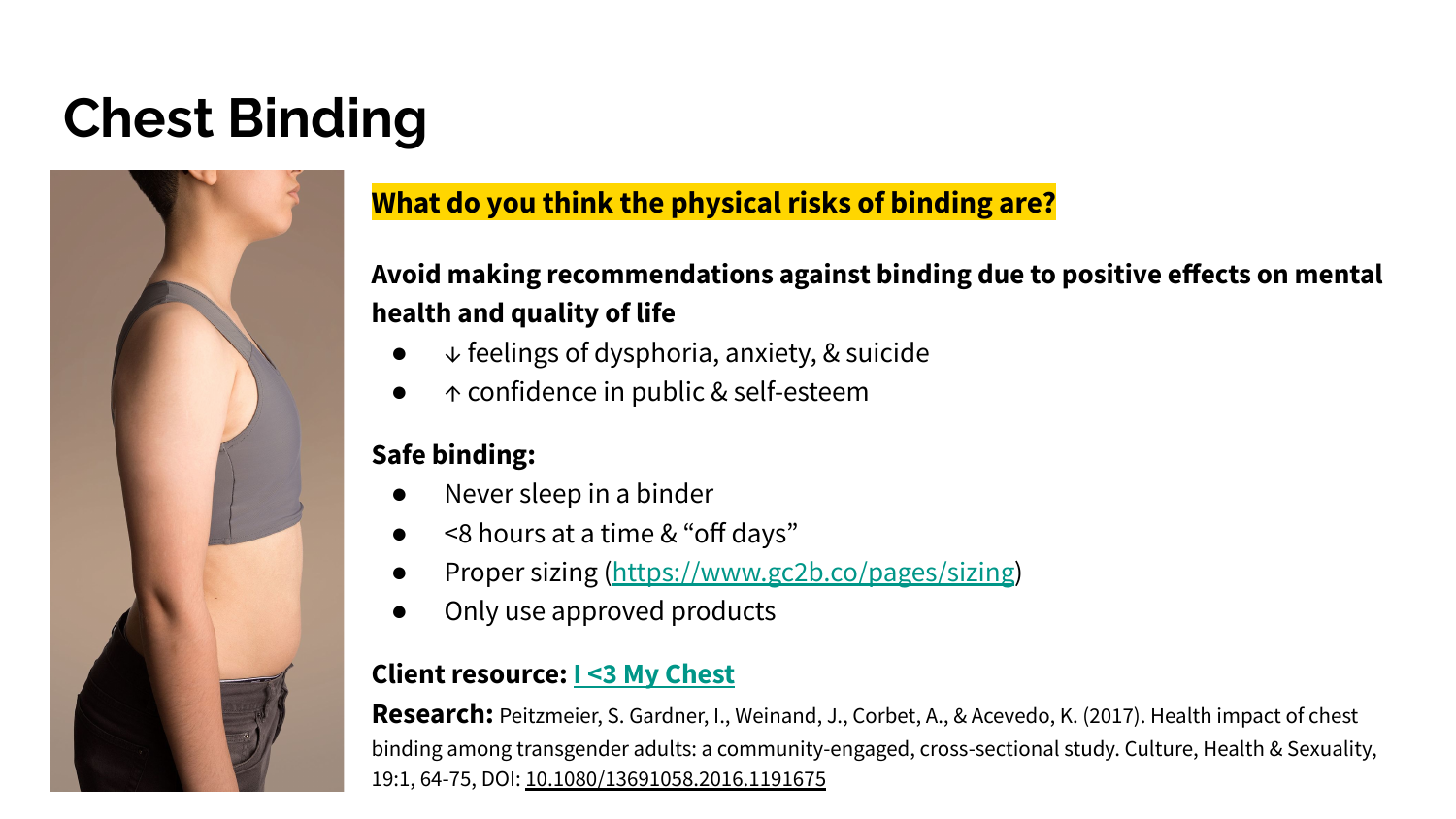### **Case 2**

Eleanor is 33 yo. She recently sprained her ankle while out dancing in her 6-inch heels with friends. She is a trans woman who has been taking estrogen & anti-androgens for 1 year as part of her medical transition.

#### **What specific questions would you ask Eleanor?**

**What would you do?**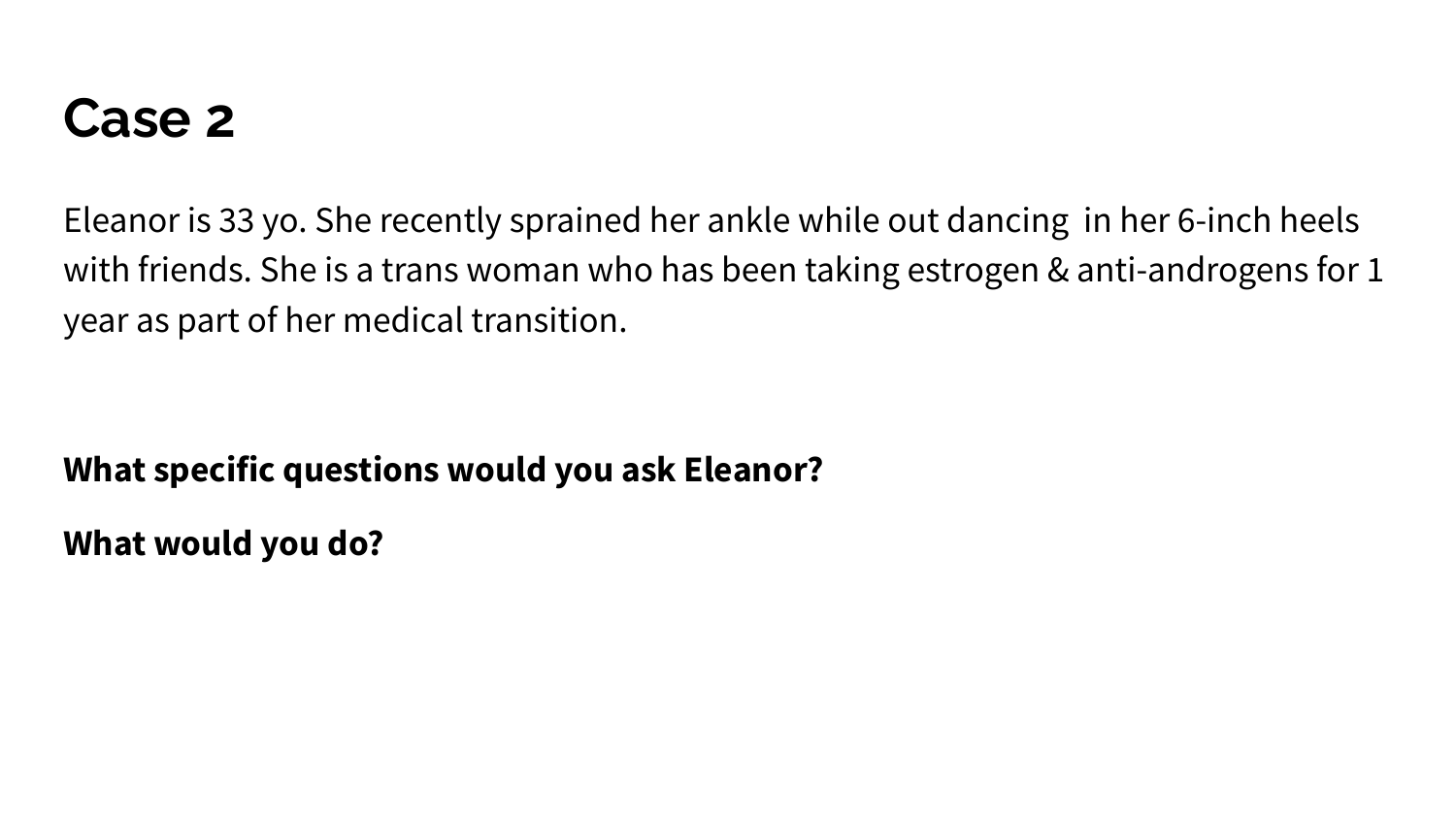### **Trans Broken Arm Syndrome**

- When healthcare providers assume all medical issues relate to being trans
- Includes discussing trans status, HRT, & surgery at unnecessary lengths

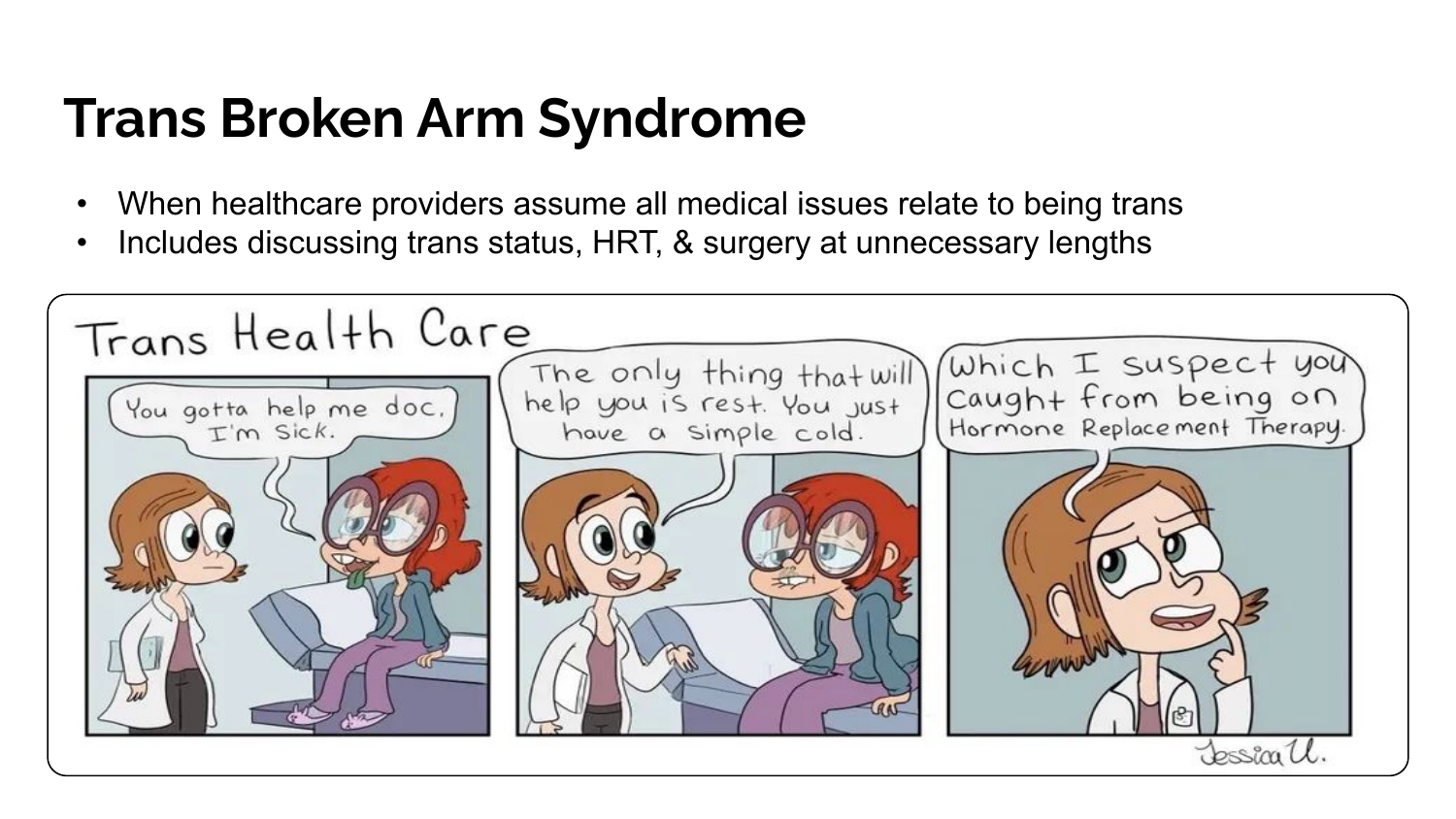## **Medical (Hormone) Transition**

#### **1. Puberty blockers**

- Started at Tanner Stage 2 of puberty (~9-11 yo.)
- Stops puberty temporarily
- Can stay on blockers until old enough to start HRT, no permanent effects
- Gives youth time to think about gender identity, transition, & goals without undergoing permanent or distressing puberty that cannot be reversed
	- Withholding blockers is not a neutral option
- **2. HRT (Hormone replacement therapy): Estrogen or Testosterone**
	- Start anywhere around age 14-16+ (depends on the person!)
	- Require regular follow-up & bloodwork
	- Can stop anytime (some changes are reversible, some are permanent)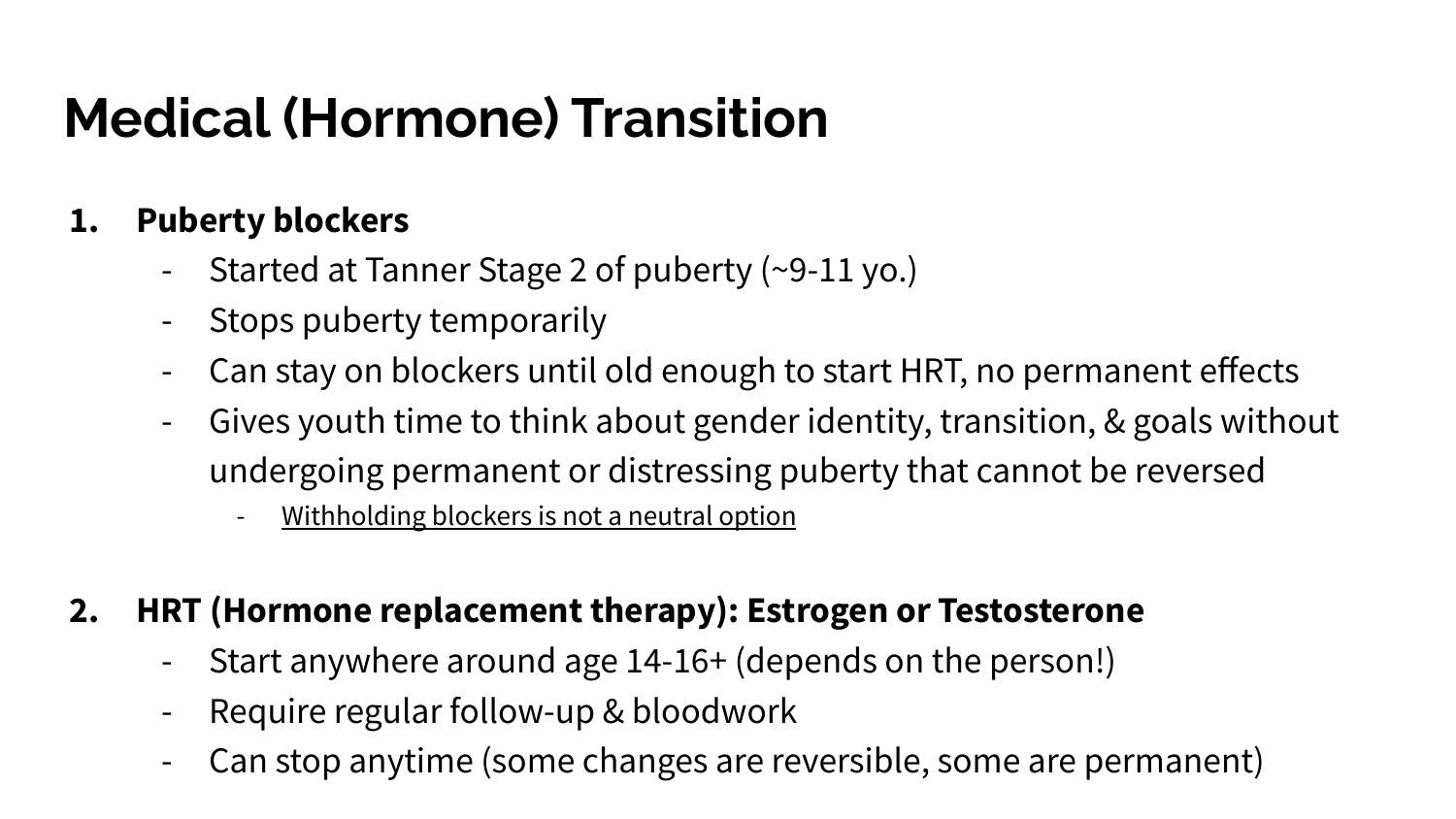## **HRT (Hormone Replacement Therapy)**

#### **Testosterone (T)**

- Weekly/bi-weekly injection
- Gel & patch forms available
- Option to microdose
- Some changes occur quickly, others are gradual

#### **Estrogen & T-blockers**

- Daily pill of estradiol & androgen-blocker
- Injection available: more effective, but not covered
- Progestins optional for more feminizing effects, but higher risks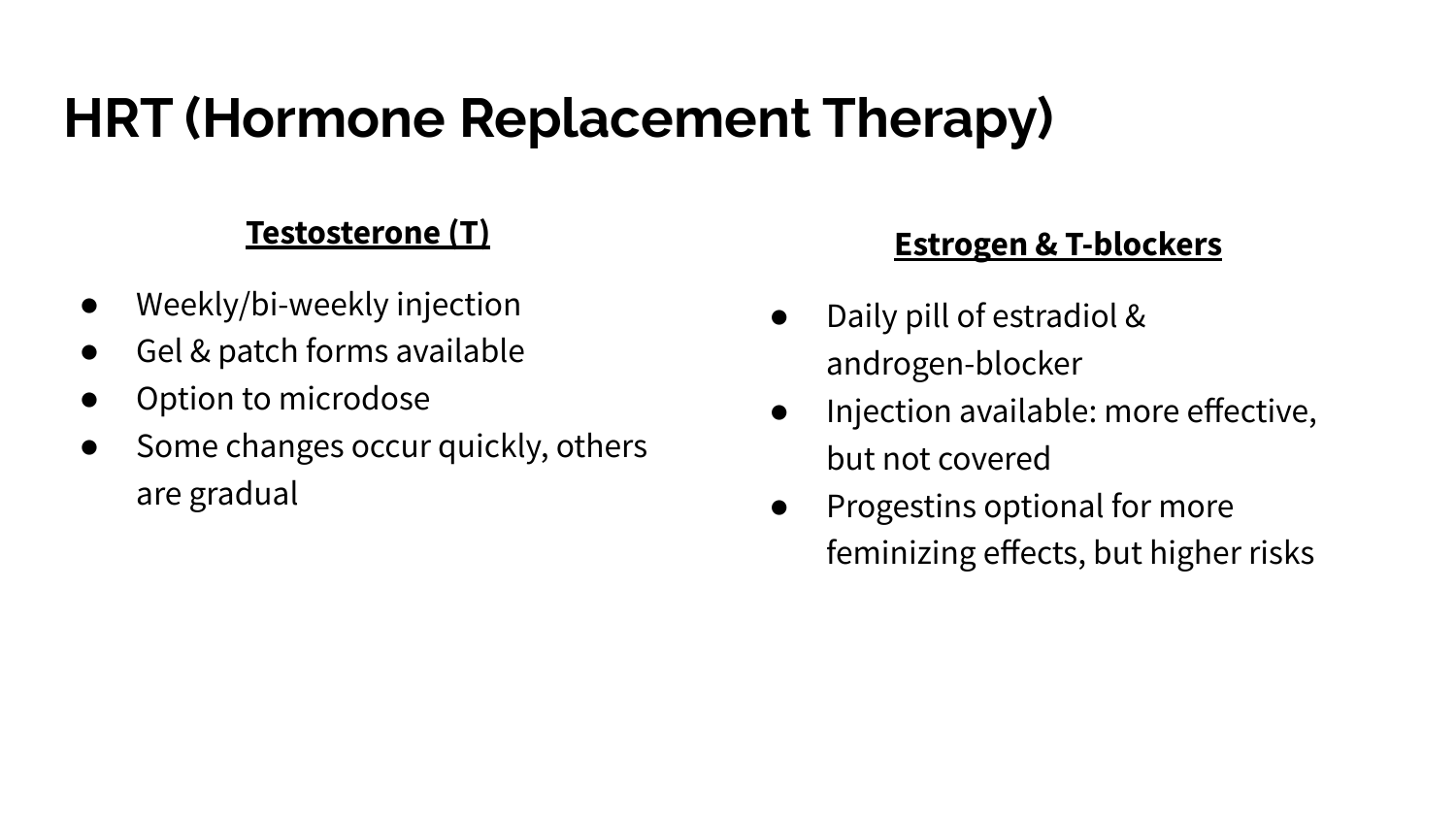### **Resources**

WPATH Standards of Care: [https://www.wpath.org/media/cms/Documents/Web%20Transfer/SOC/Standards%20of%2](https://www.wpath.org/media/cms/Documents/Web%20Transfer/SOC/Standards%20of%20Care%20V7%20-%202011%20WPATH.pdf) [0Care%20V7%20-%202011%20WPATH.pdf](https://www.wpath.org/media/cms/Documents/Web%20Transfer/SOC/Standards%20of%20Care%20V7%20-%202011%20WPATH.pdf)

Sherbourne Trans Health Guidelines: [https://www.rainbowhealthontario.ca/product/4th-edition-sherbournes-guidelines-for-gen](https://www.rainbowhealthontario.ca/product/4th-edition-sherbournes-guidelines-for-gender-affirming-primary-care-with-trans-and-non-binary-patients/) [der-affirming-primary-care-with-trans-and-non-binary-patients/](https://www.rainbowhealthontario.ca/product/4th-edition-sherbournes-guidelines-for-gender-affirming-primary-care-with-trans-and-non-binary-patients/)

CPATH: <https://cpath.ca/en/>

Rainbow Health Ontario:<https://www.rainbowhealthontario.ca/TransHealthGuide/>

Path to Patient-Centred Care: <https://patient-centred.ca/>

Trans Care BC: <http://www.phsa.ca/transcarebc/>

I <3 my Chest: <https://qmunity.ca/resources/i-heart-my-chest/>